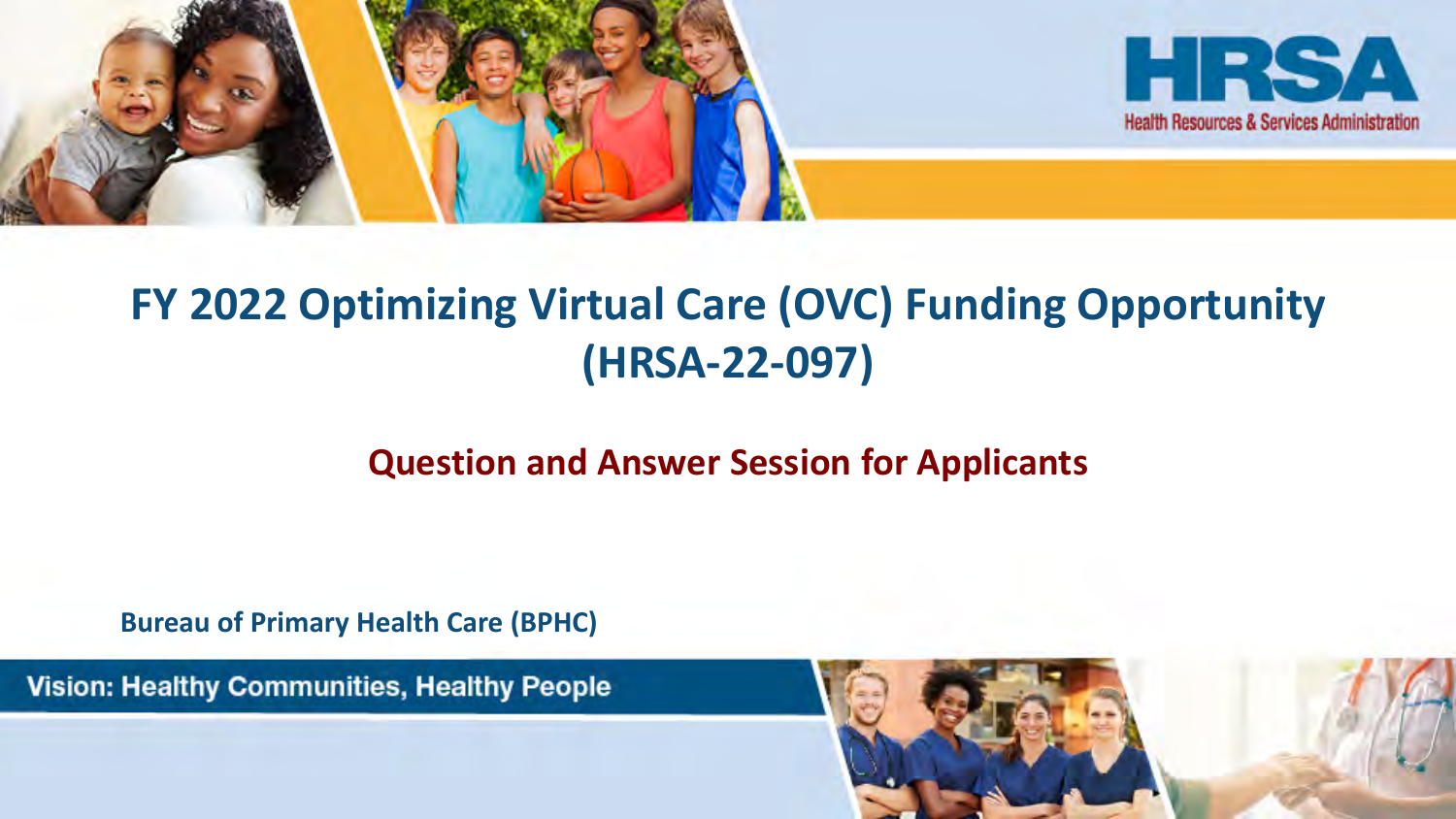### **Agenda**

- Overview
- Summary of Key Points
- Questions & Answers
- **Resources**

#### Use the **Q&A Pod** to submit your questions!



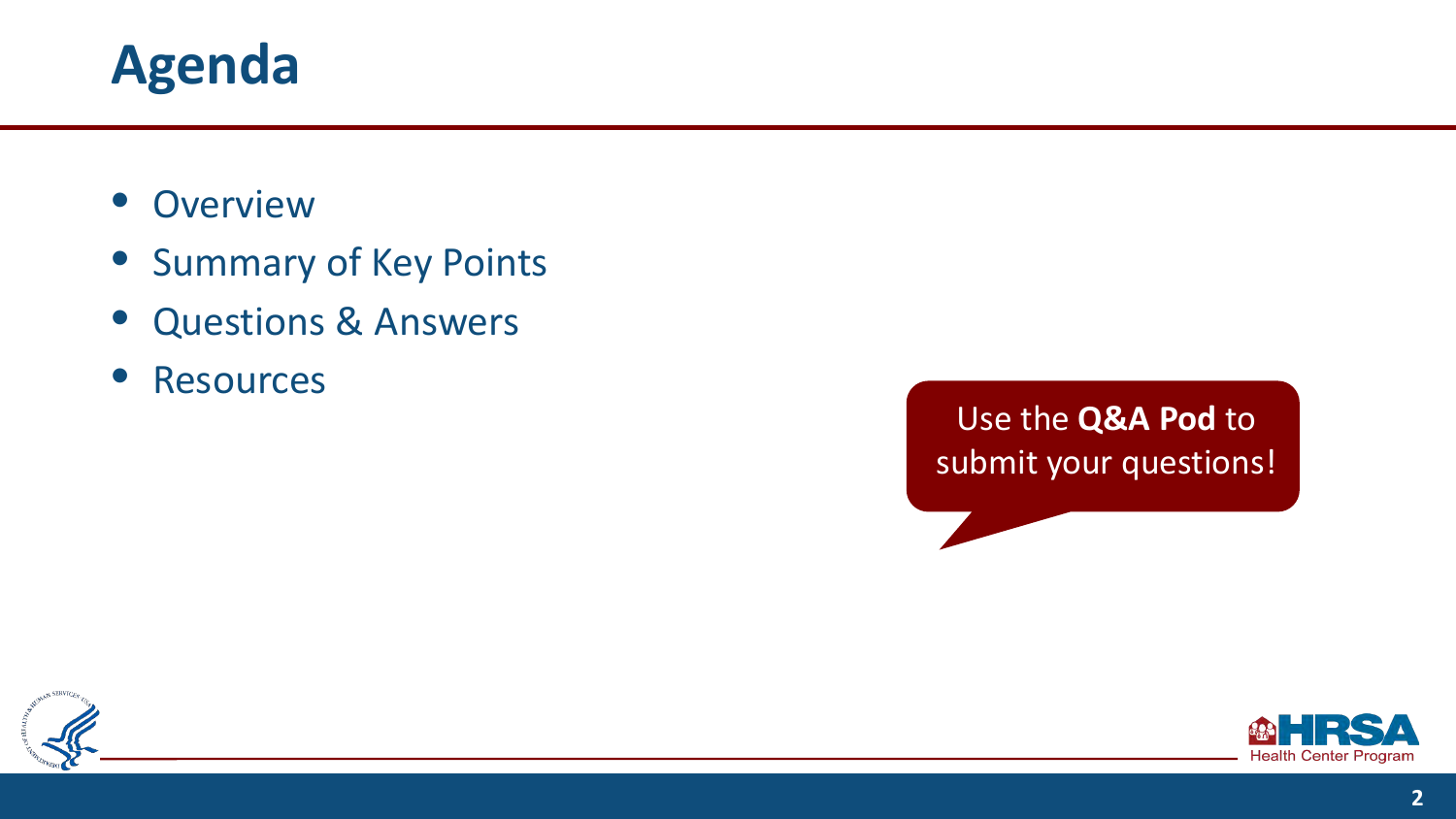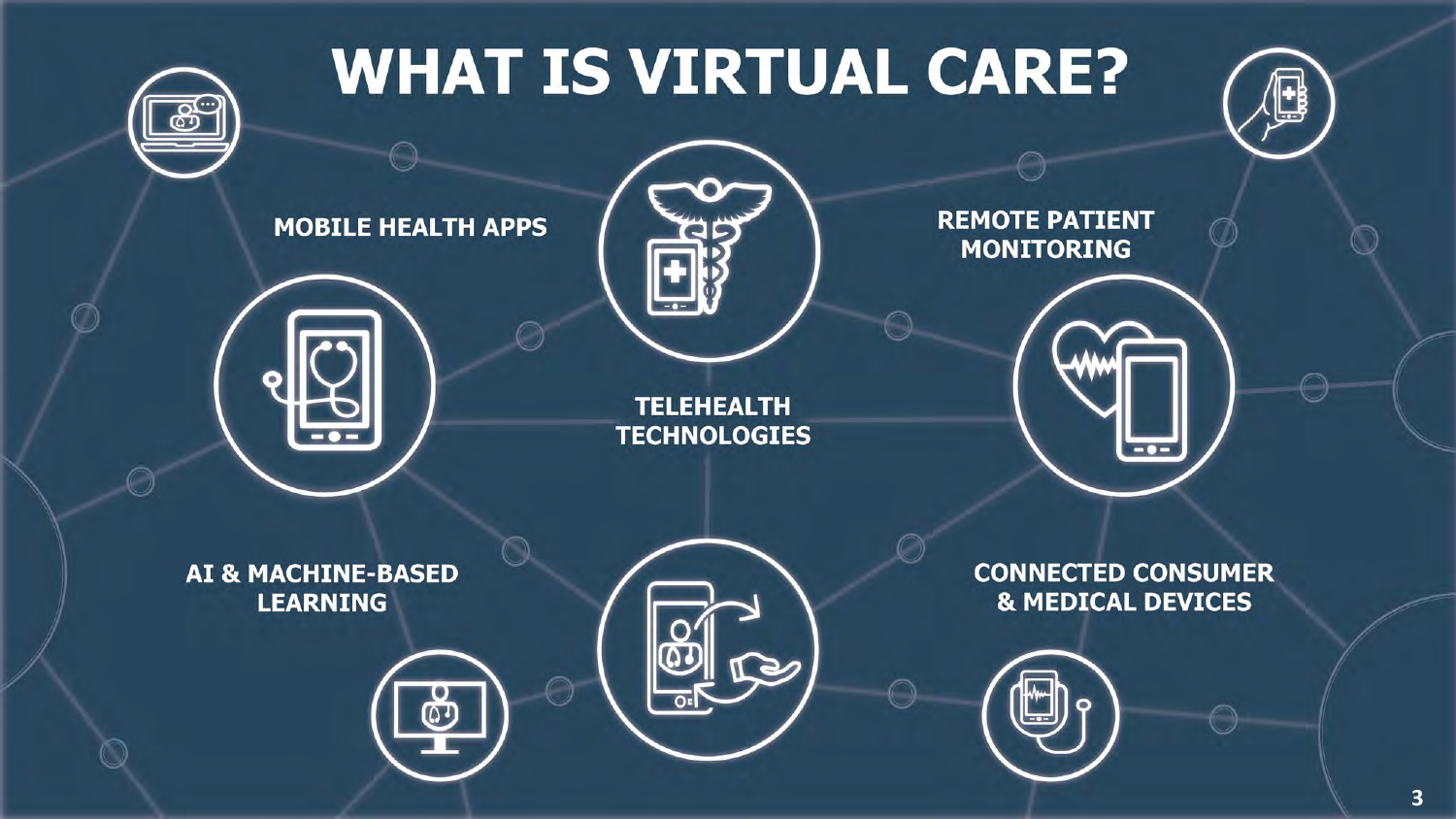

Support health centers to develop, implement, and evaluate **innovative, evidencebased strategies** that:

- **Optimize the use of virtual care** to increase access and improve clinical quality for underserved communities and vulnerable populations
- Can be **adapted and scaled** across the Health Center Program



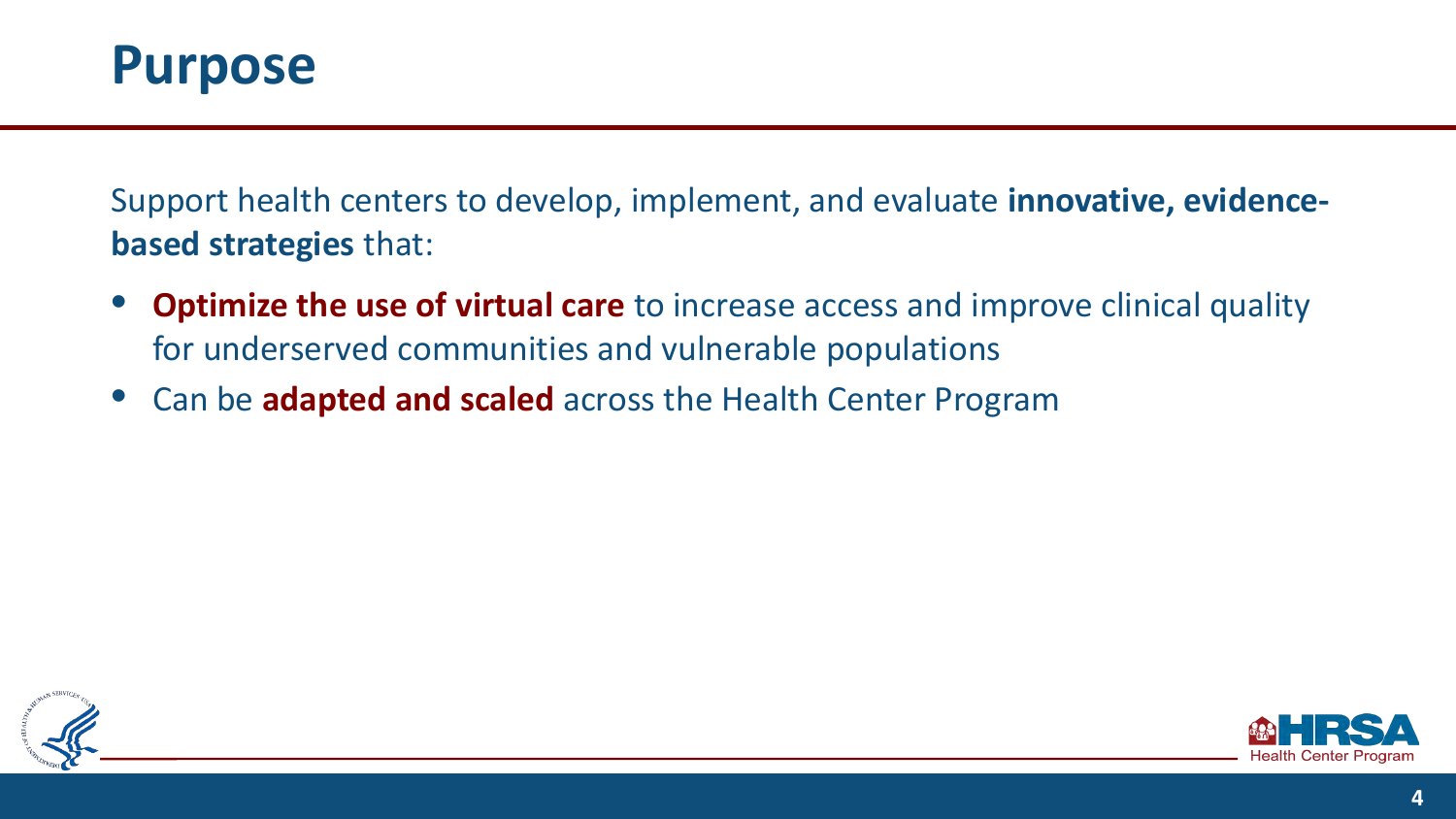## **Award Information**





- **No longer an active** H80 health center
- Have any 60 or 30-day conditions at the time of funding decisions



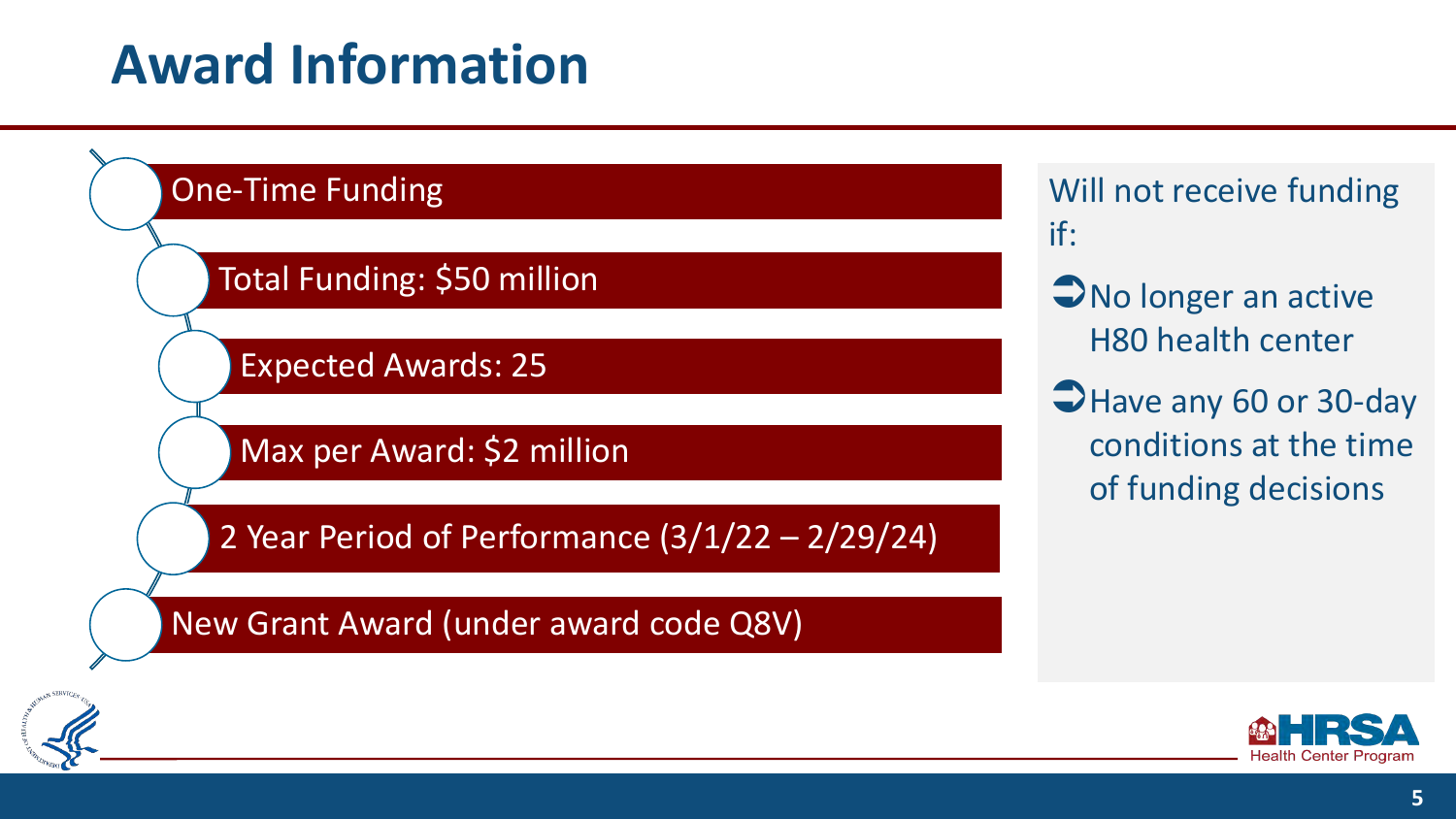# Allowable Activities and Costs

- Provision of virtual clinical services
- Leveraging community partnerships to address social determinants of health
- Staff education and training
- Patient engagement and outreach
- Integration, development, enhancement of digital platforms and tools
- Patient-centered care coordination
- Supplies and equipment purchases
- Minor alteration/renovation





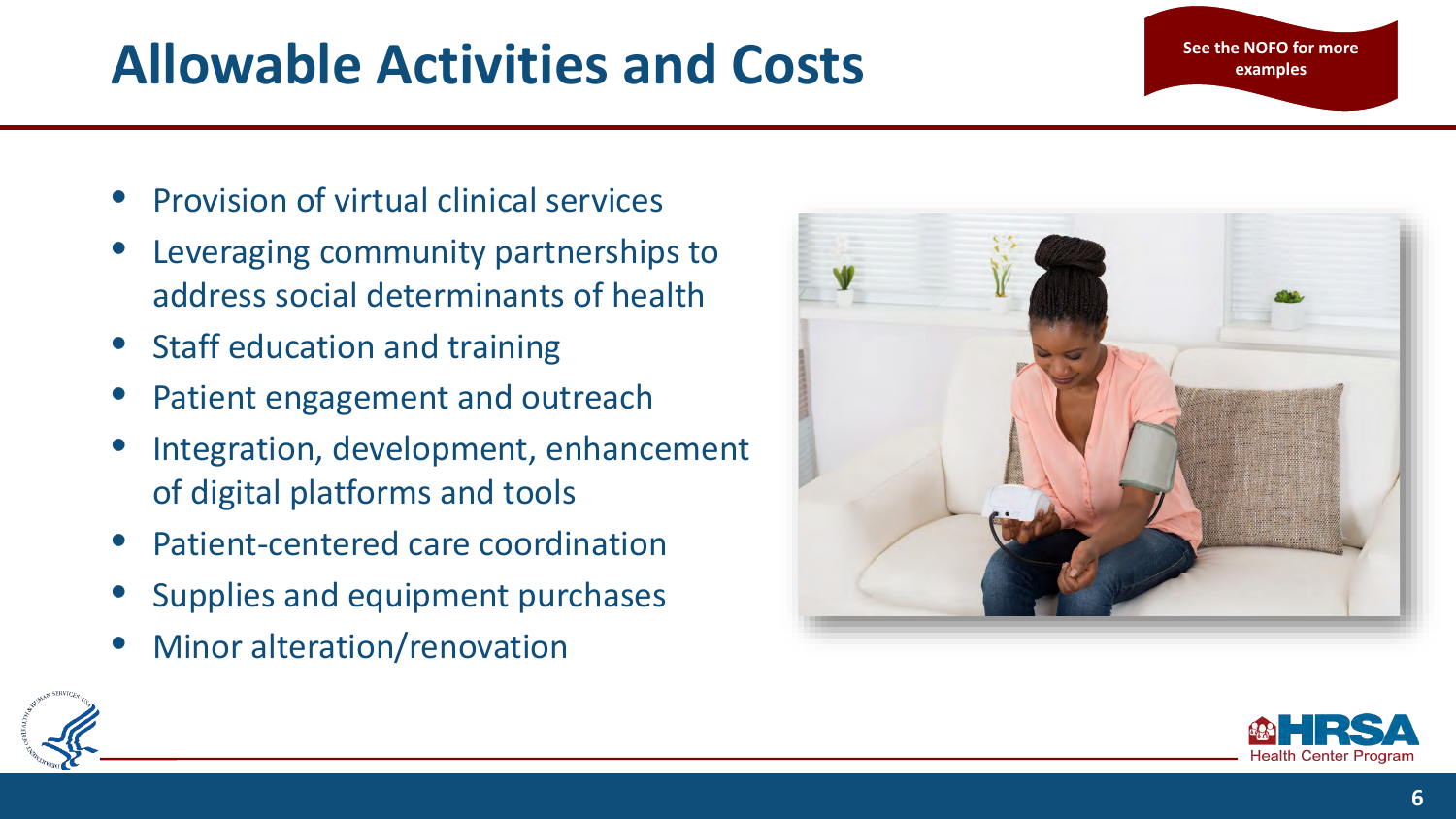## **Summary of Key Points**

- Develop, implement, and evaluate innovative, evidence-based strategies that:
	- **Optimize the use of virtual care**
	- Can be adapted and scaled across the Health Center Program
- OVC strategies and measures must:
	- **Include continuous quality improvement and evaluation**
	- Leverage technology to increase access and improve clinical quality
	- **Respond to health disparities**



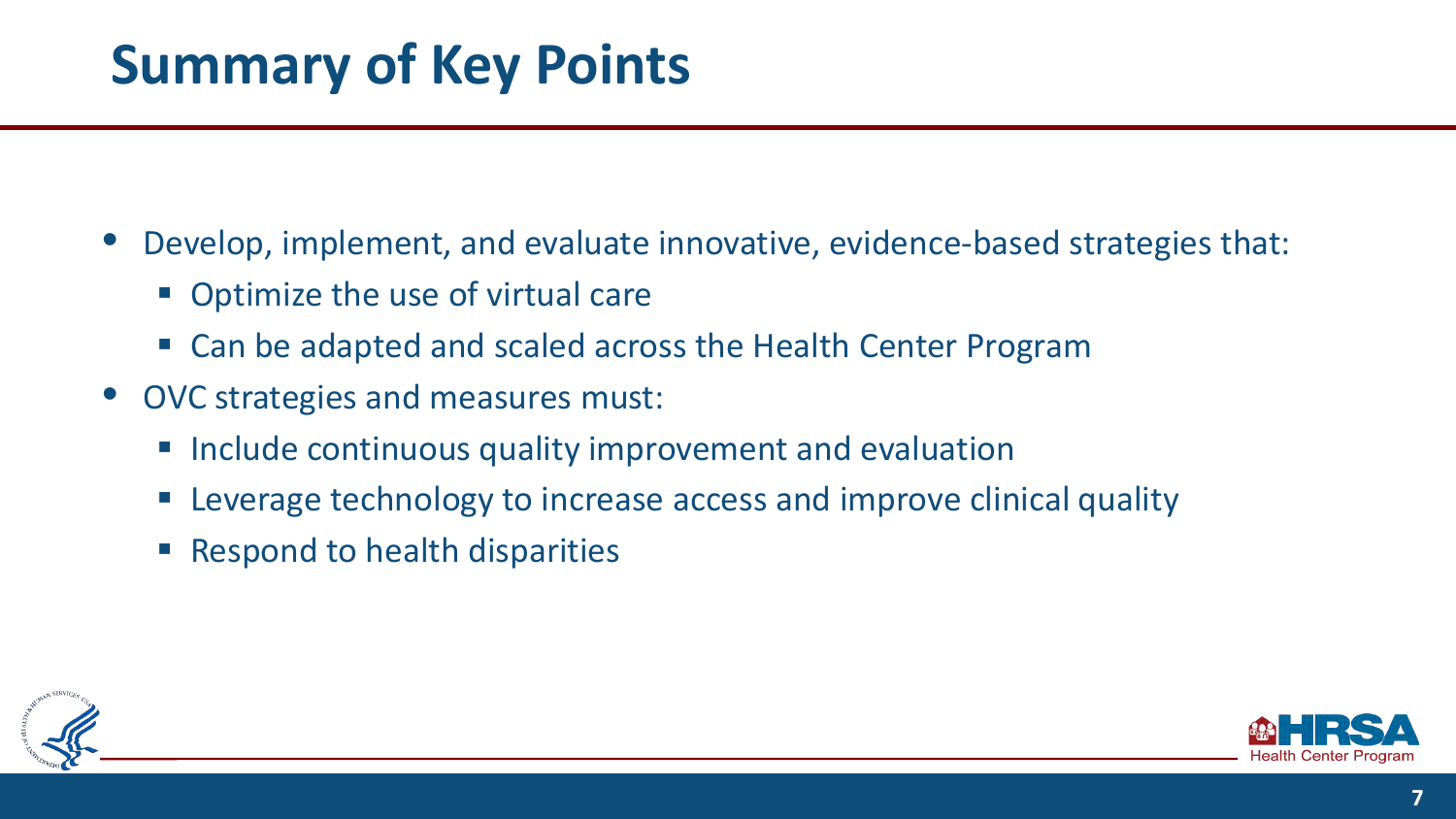# **QUESTIONS & ANSWERS**



#### **OVC Technical Assistance Team**

<https://www.hrsa.gov/about/contact/bphc.aspx>

#### **Technical Assistance Web Page:**

<https://bphc.hrsa.gov/program-opportunities/optimizing-virtual-care>



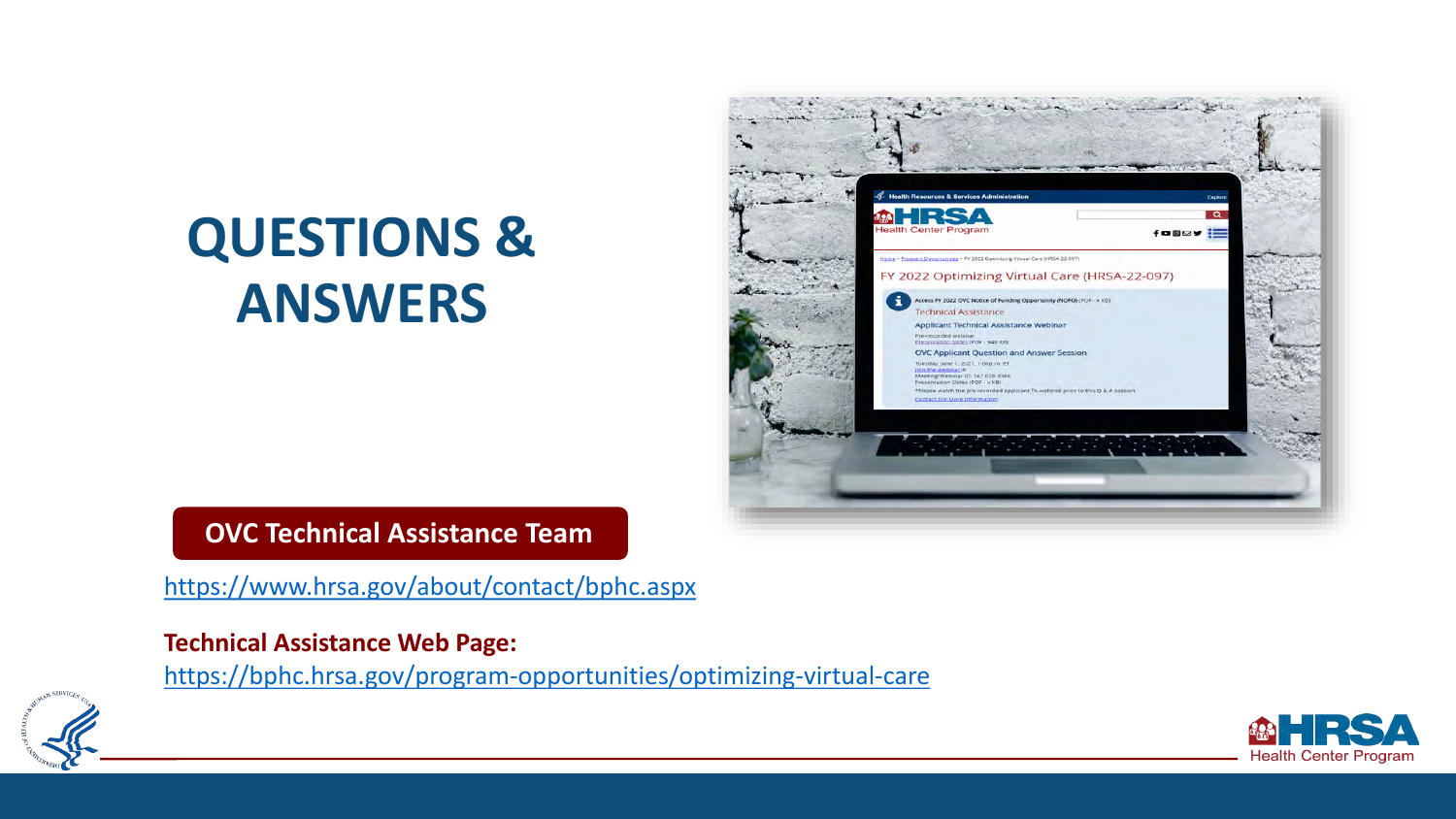# **Application Technical Assistance Resources**



| <b>Assistance Needed</b>                                      | <b>Contact</b>                                                                  |
|---------------------------------------------------------------|---------------------------------------------------------------------------------|
| <b>Guidance on Requirements</b><br>and Application Components | <b>OVC Technical Assistance Webpage</b>                                         |
| <b>Application Questions</b>                                  | <b>OVC Technical Assistance Team</b><br><b>BPHC Contact Form</b>                |
| <b>Budget and Grant</b><br><b>Administration Questions</b>    | Joi Grymes-Johnson: JGrymes@hrsa.gov and<br>Patrick Johnson: PJohnson3@hrsa.gov |
| <b>Grants.gov Submission Issues</b>                           | <b>Grants.gov Contact Center</b><br>1-800-518-4726 or support@grants.gov        |
| <b>EHBs Submission Issues</b>                                 | <b>Health Center Program Support</b><br>1-877-464-4772 or BPHC Contact Form     |
|                                                               |                                                                                 |



**Health Center Program**